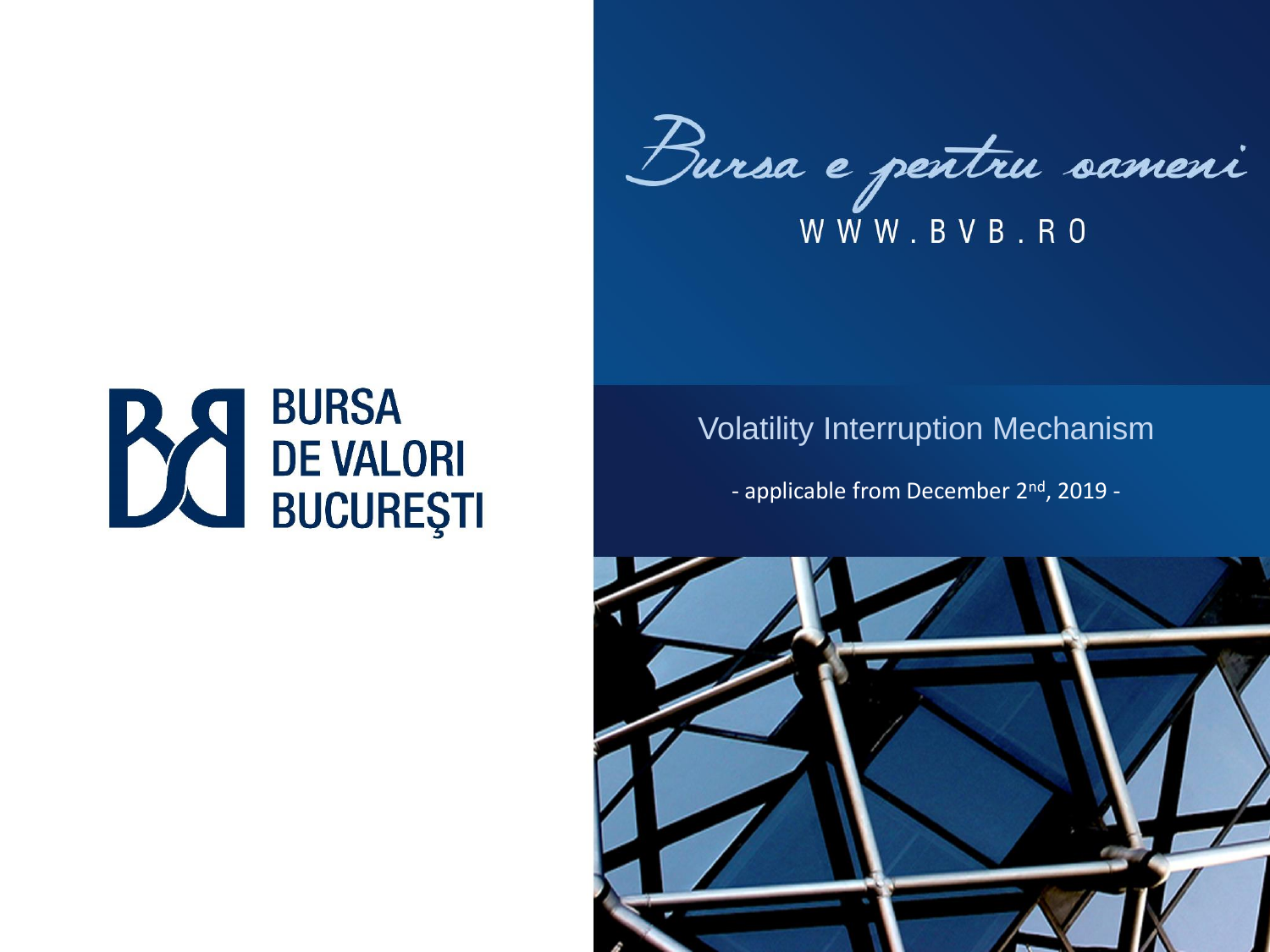# **Volatility Interruption Mechanism (VI)**

- starting **December 2, 2019**, BVB will apply the VI mechanism for *shares included in BET and BET-FI indices, as well as for the international shares traded on the regulated market*
- this is a way of protection, which contributes to the improvement of the continuity of prices, ensuring a qualitative degree of the prices, as well as premises for executing orders
- it offers protection in case of steeper fluctuations of the market price for a financial instrument, registered in a very short period of time, also having *the role of signaling the registration of a certain degree of price volatility, based on the demand and supply for a financial instrument*
- it can be activated for a financial instrument in the auction type stages and continuous trading on its main market, consisting in an *unprogrammed auction stage*, which will allow participants to react to the new market conditions, as follows:
	- o *changing the market from a continuous trading status (Open type) to a auction status (Preopening type)* for a short period of time, when the potential price of a transaction exceeds a certain limit
	- o *the extension of the auction status,* when the potential fixing price exceeds a certain limit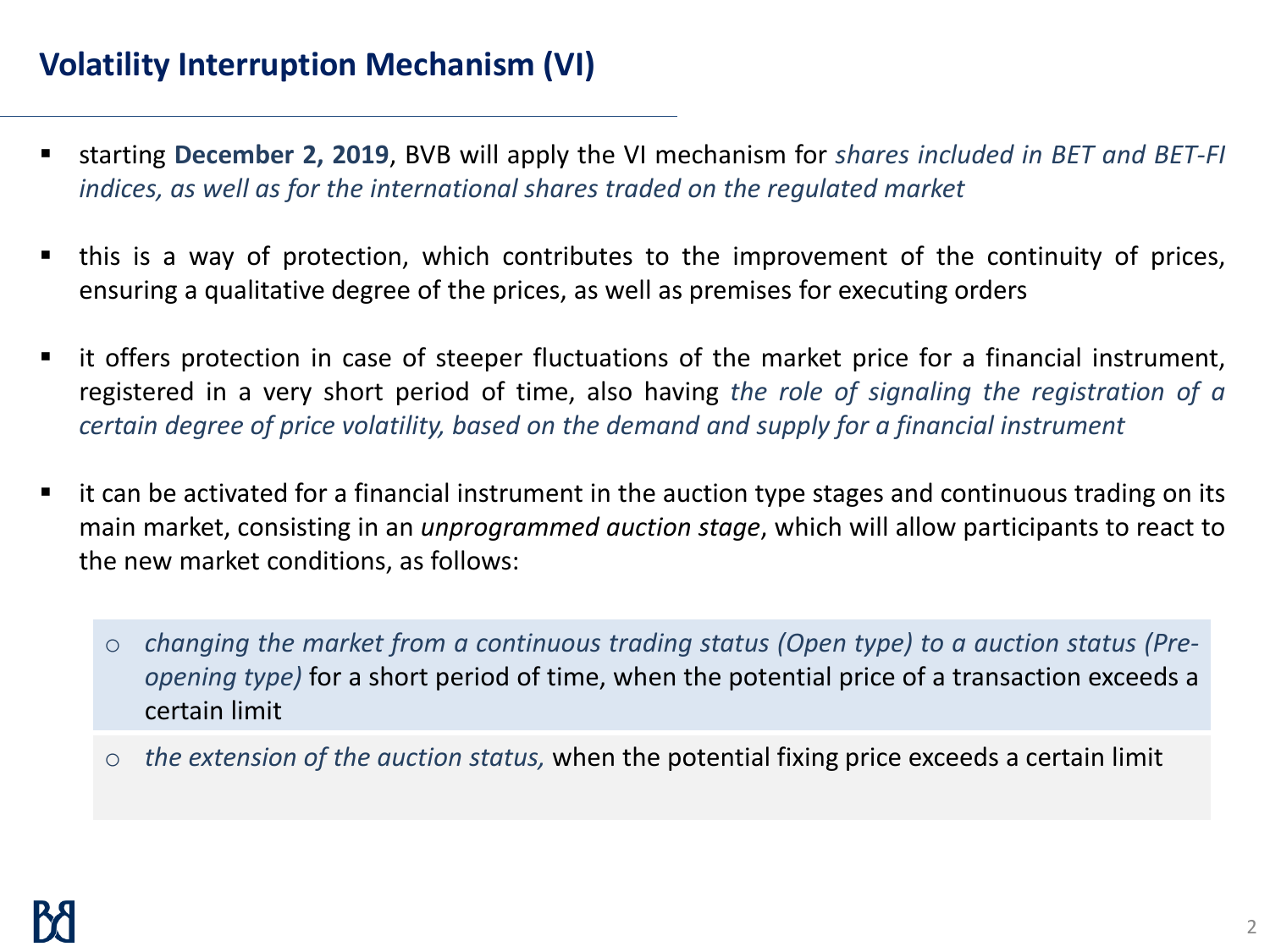# **Types of price tunnels (variation limits) used for VI mechanism**

| maximum tunnel | is represented by the maximum price variation, outside of which<br>no orders can be placed (the tunnel type applied previously)                                                                                                                                                                                                                                                                                                                                                                                                                     |
|----------------|-----------------------------------------------------------------------------------------------------------------------------------------------------------------------------------------------------------------------------------------------------------------------------------------------------------------------------------------------------------------------------------------------------------------------------------------------------------------------------------------------------------------------------------------------------|
| static tunnel  | is a price tunnel that has as reference the price of the last fixing<br>recorded in the current session or, if it does not exist, the reference<br>price                                                                                                                                                                                                                                                                                                                                                                                            |
| dynamic tunnel | is a price tunnel that has as reference the price of the last trade or,<br>if it does not exist, the reference price.<br>the price of the last trade represents the price of the last trade before<br>processing the current order (which could determine the transition to<br>the <i>Volatility Interruption</i> (Vi) state)<br>the transition to Vi does not change the dynamic tunnel reference<br>$\circ$<br>valid in Vi<br>if there is no trade in the current session, the dynamic tunnel<br>$\circ$<br>reference will be the reference price |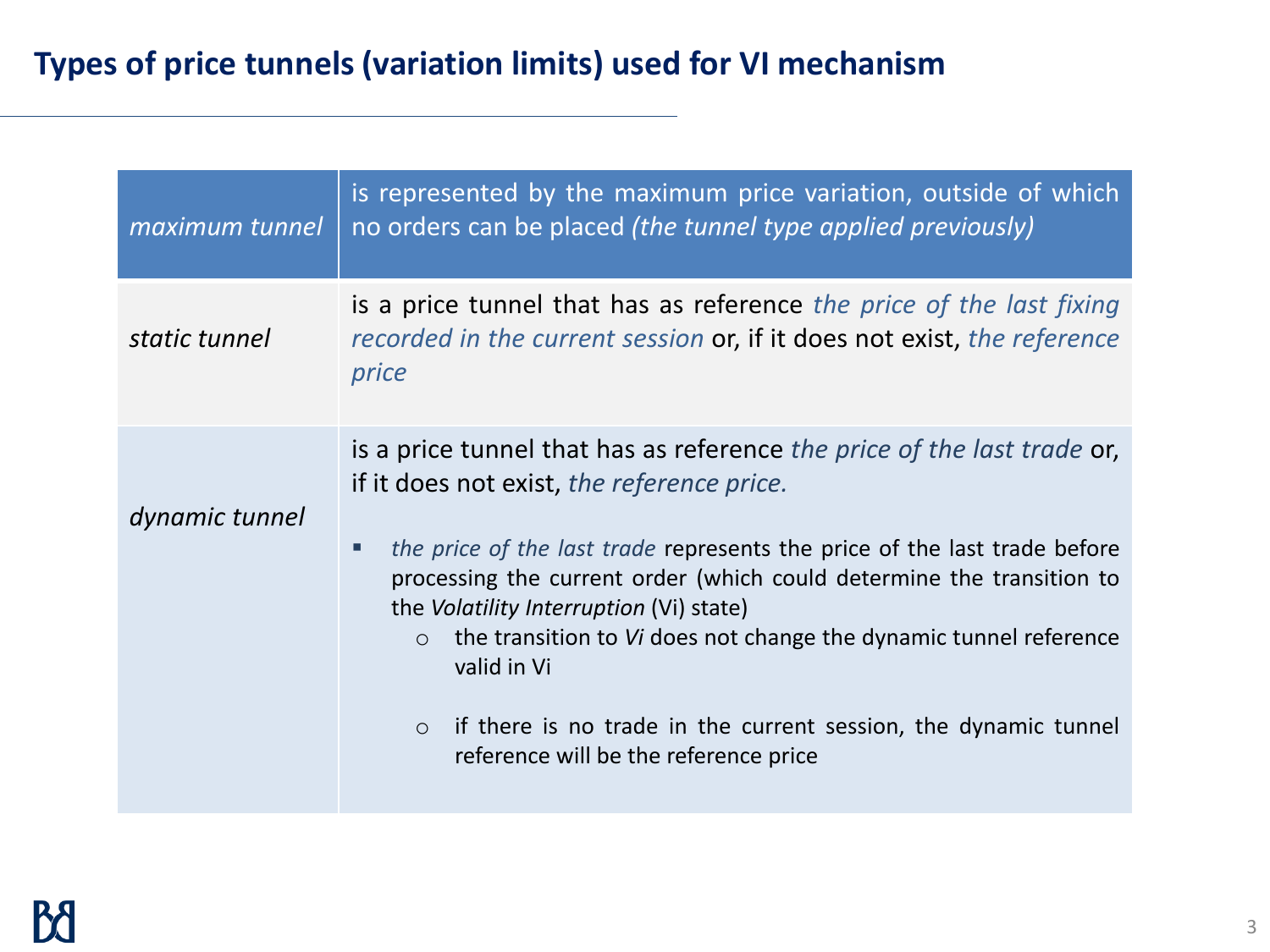Depending on the state of a symbol-market entity , the following tunnels can be activated:

| dynamic tunnel<br>in Preopen                          | $\circ$ | if the potential opening price is outside this tunnel, the symbol-market<br>enters the Pre-Open Extended ( <i>PreopenXT</i> ) state for a period of time, after<br>which it then enters in the <b>Open</b> state, regardless of the value of the new<br>potential opening price                              |
|-------------------------------------------------------|---------|--------------------------------------------------------------------------------------------------------------------------------------------------------------------------------------------------------------------------------------------------------------------------------------------------------------|
| dynamic tunnel<br>in Open                             | $\circ$ | if the potential price of a trade is outside this tunnel or outside the static<br>tunnel, the symbol-market enters in the <i>Volatility Interruption Vi</i> state (so<br>the trade is not executed) for a period of time, subsequently changing to<br><b>Volatility Interruption Extended (ViXT) or Open</b> |
| dynamic tunnel<br>in Volatility<br>Intrreruption (Vi) | $\circ$ | if the potential opening price is outside this tunnel, the symbol-market<br>enters the state of <i>Volatility Interruption Extended (ViXT)</i> for a period of<br>time, followed by the <b>Open</b> state, regardless of the value of the new<br>potential opening price                                     |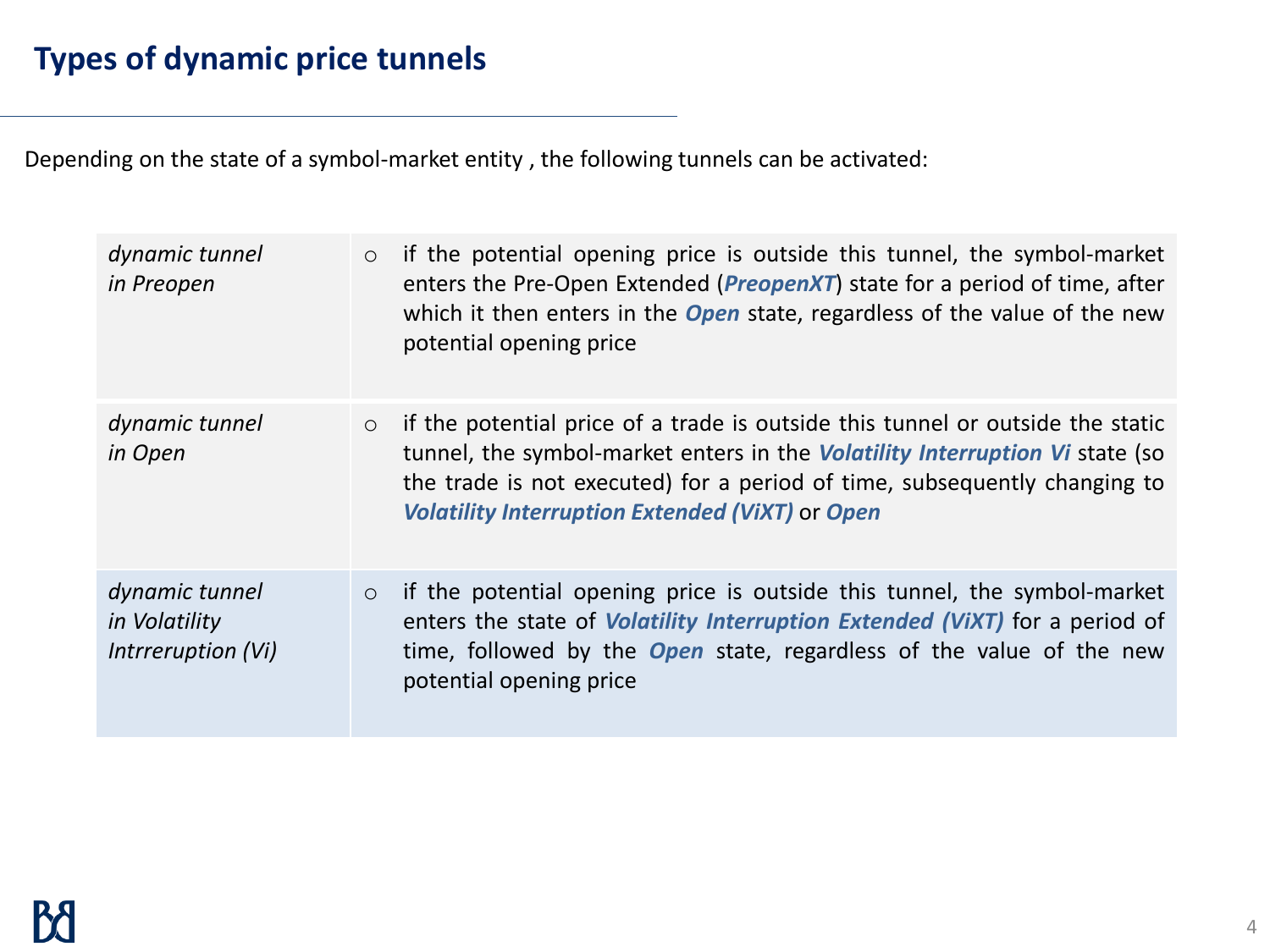#### **New symbol – market states**

■ regarding operations with orders:

| <b>Pre-open (PreopenXT)</b>                     | equivalent to the <b>Pre-open</b> status |
|-------------------------------------------------|------------------------------------------|
| <b>Volatility Intrreruption (Vi)</b>            | equivalent to the <b>Pre-open</b> status |
| <b>Volatility Intrreruption Extended (ViXT)</b> | equivalent to the <b>Pre-open</b> status |

during a trading session, the succession of the symbol-market entity states for which the volatility interruption mechanism is applied, are the following *(the marked states are optional)*:

Closed, Pre-Open, *[Pre-Open Extended]*, Opening, Opened, *[Volatility Intrreruption, [Volatility Intrreruption Extended], Opening, Opened],* Pre-Close, Closing, Trading at Last, Closed

Close -> Preopen -> *[PreopenXT]* -> Fixing -> Open -> *[Vi -> [ViXT] -> Fixing -> Open]* -> Preclose -> Fixing -> TAL -> Close

▪ in order to ensure a high degree of orderly trading, BVB will apply a *random duration* for *PreopenXT, Vi and ViXT* states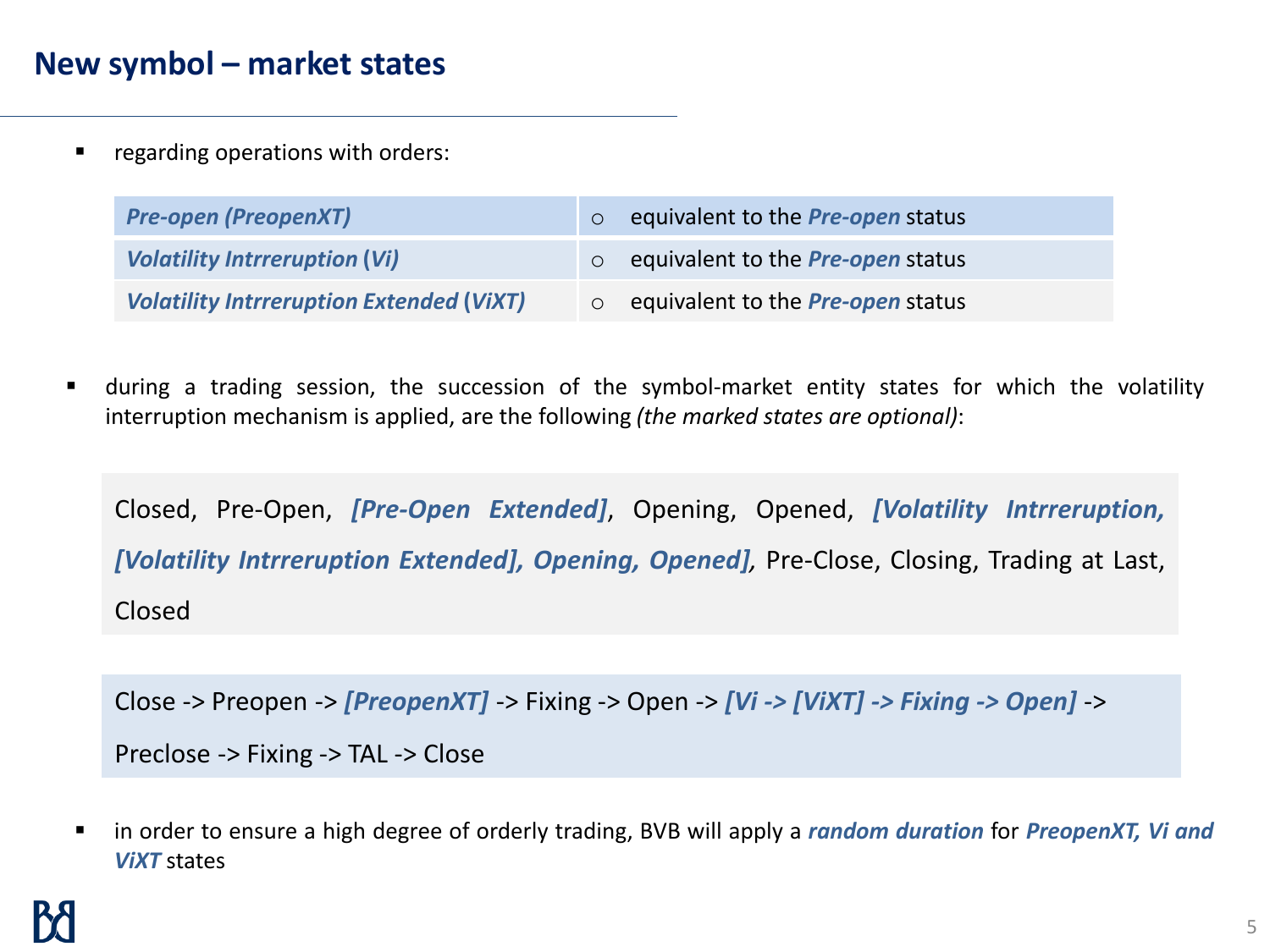| Market order            | if it activates $V_i$ it will remain in the orderbook at price M with the unexecuted volume<br>$\circ$                                                                                                                                                                                                            |
|-------------------------|-------------------------------------------------------------------------------------------------------------------------------------------------------------------------------------------------------------------------------------------------------------------------------------------------------------------|
| <b>Unpriced order</b>   | if it activates $\boldsymbol{V}$ it will remain in the orderbook at the price of the opposite matching<br>$\circ$<br>order                                                                                                                                                                                        |
| FOK/IOC orders          | they can't activate $Vi$<br>$\circ$<br>If the potential execution price of any of the possible trades would be outside the<br>$\circ$<br>dynamic or static tunnels, the order will be rejected in full                                                                                                            |
| Cross order             | it can't activate Vi<br>$\bigcirc$<br>If the order price is outside the dynamic or static tunnel the order is rejected; but if<br>$\circ$<br>accepted, the price of the trade will update the dynamic tunnel reference                                                                                            |
| VFO, VFA, VFC<br>orders | when there is a transition into <i>Vi, ViXT, PreopenXT</i> no such order will be activated<br>$\circ$<br>when there is a transition out of <i>Vi sau ViXT</i> no such order is eliminated<br>$\circ$<br>when there is transition out of <b>PreopenXT</b> the eligible active orders will be eliminated<br>$\circ$ |

- o In case the aggresive order is partially filled before it triggers *Vi,* the dynamic tunnel reference is not changed. This way, during *Vi*, the dynamic tunnel reference will be the one valid before the triggering order was processed.
- o when a symbol-market enters the *Open* or *TAL* state the dynamic tunnel reference will be updated with the last trade price (if it's not the case the main market reference price will be used).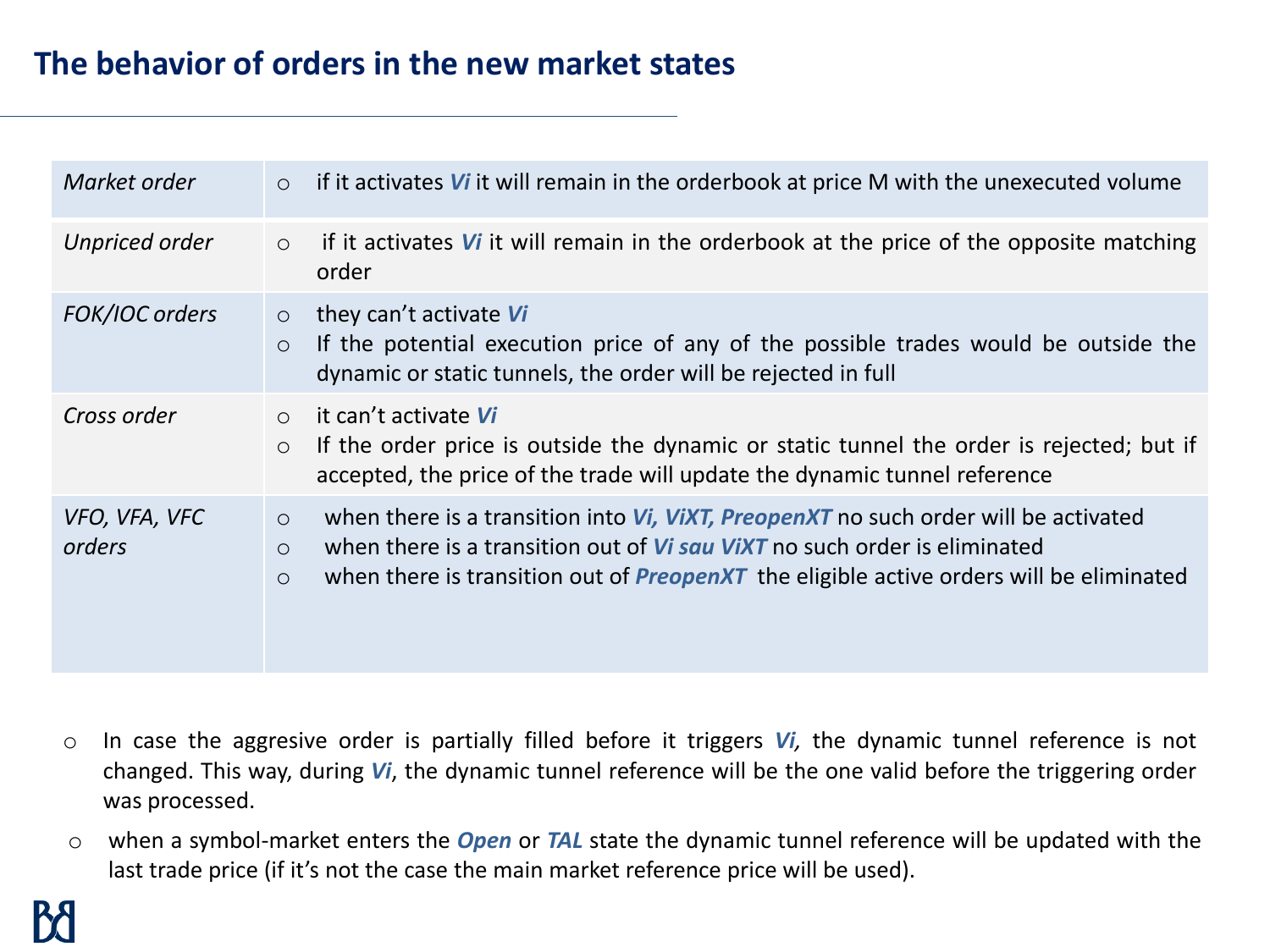### **Other specific elements related to the VI mechanism**

- for the financial instruments for which the VI mechanism is applied, static variation limits will be applied in the related Deal market:
	- o the variation limits applicable to the financial instrument in the the related Deal market are calculated having as reference the *static tunnel reference price in the main market* of the respective instrument
- VI mechanism:
	- it represents an efficient way of price discovery
	- it is a market risk management tool that prevents market price disturbances, which can be determined by its volatile and rapid evolutions
	- It is fully automated, implemented in the trading system developed in-house by BVB, having attributes of flexibility and robustness, so that it works and adapts to dynamic market conditions
		- o the full automation of this mechanism ensures a transparent and equitable framework that allows an immediate reaction to more volatile market price trends of a financial instrument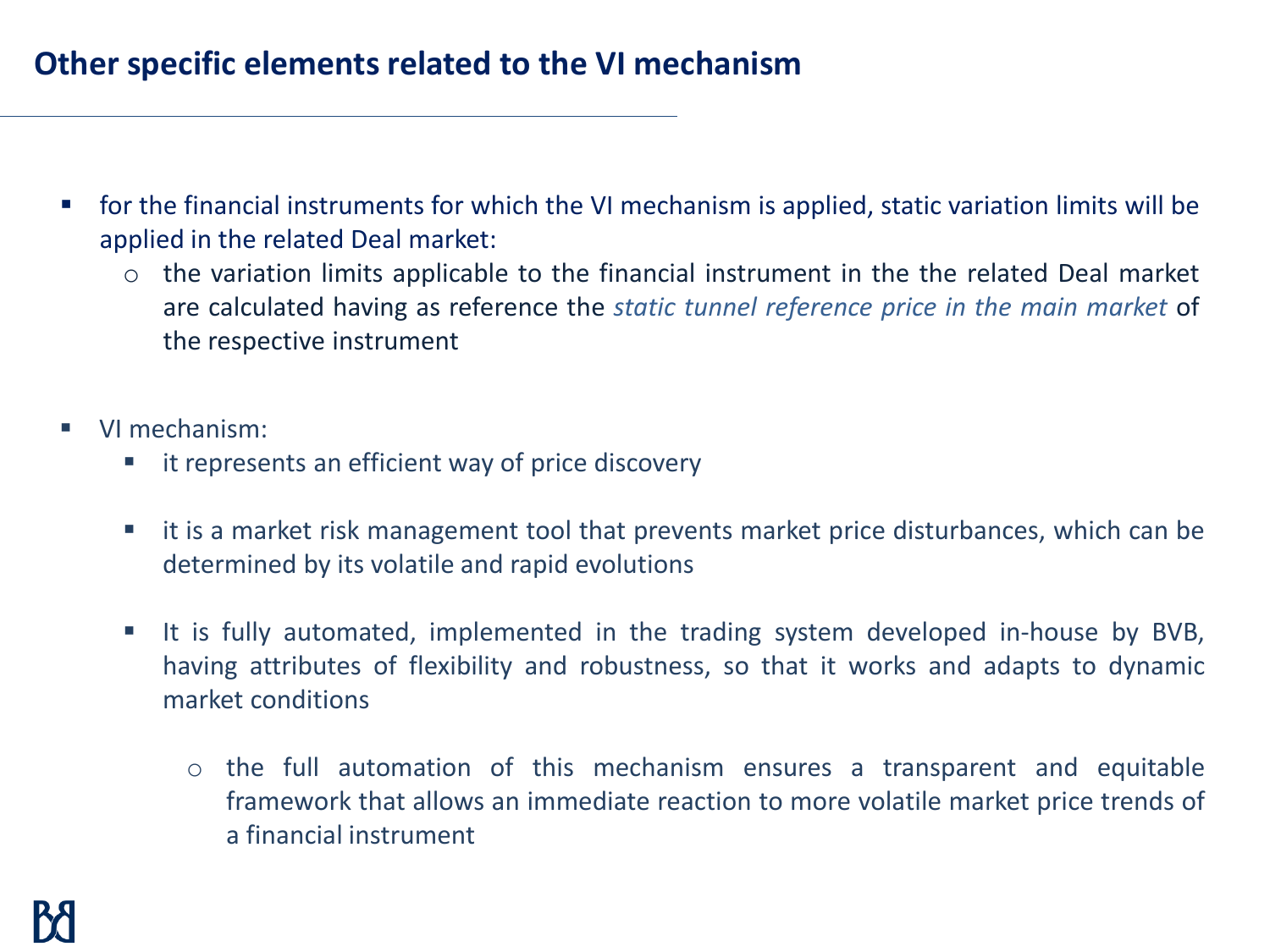## **Applicable parameters for the VI mechanism at symbol-market level**

| <b>Symbol - main market (REGS)</b> |                                                                           |            |  |
|------------------------------------|---------------------------------------------------------------------------|------------|--|
| <b>Parameter</b>                   |                                                                           | Value      |  |
| 1.                                 | maximum tunnel                                                            | $+/- 25%$  |  |
| 2.                                 | dynamic tunnel in Open                                                    | $+/- 3%$   |  |
| 3.                                 | dynamic tunnel in Preopen                                                 | $+/- 6%$   |  |
| 4.                                 | static tunnel                                                             | $+/- 10%$  |  |
| 5.                                 | dynamic tunnel in Volatility Interruption (Vi)                            | $+/- 6%$   |  |
| 6.                                 | minimum duration (seconds) for Volatility Interruption (Vi)               | 180        |  |
| 7.                                 | minimum duration (seconds) for Volatility Interruption Extended<br>(ViXT) | 180        |  |
| 8.                                 | minimum duration (seconds) for Pre-open Extinded (PreopenXT)              | 180        |  |
| 9.                                 | random duration (seconds) for PreopenXT, Vi si ViXT – added to the        | minimum 0  |  |
|                                    | minimum duration indicated in sections 6 - 8                              | maximum 30 |  |

| <b>Symbol – deal market (DEALS)</b> |                                                                   |            |  |
|-------------------------------------|-------------------------------------------------------------------|------------|--|
|                                     | <b>Parameter</b>                                                  | Value      |  |
| $\vert$ 1.                          | maximum tunnel                                                    | $+/- 25%$  |  |
| $\overline{2}$ .                    | static variation limits applicable to a symbol in the deal market | $+/- 10\%$ |  |